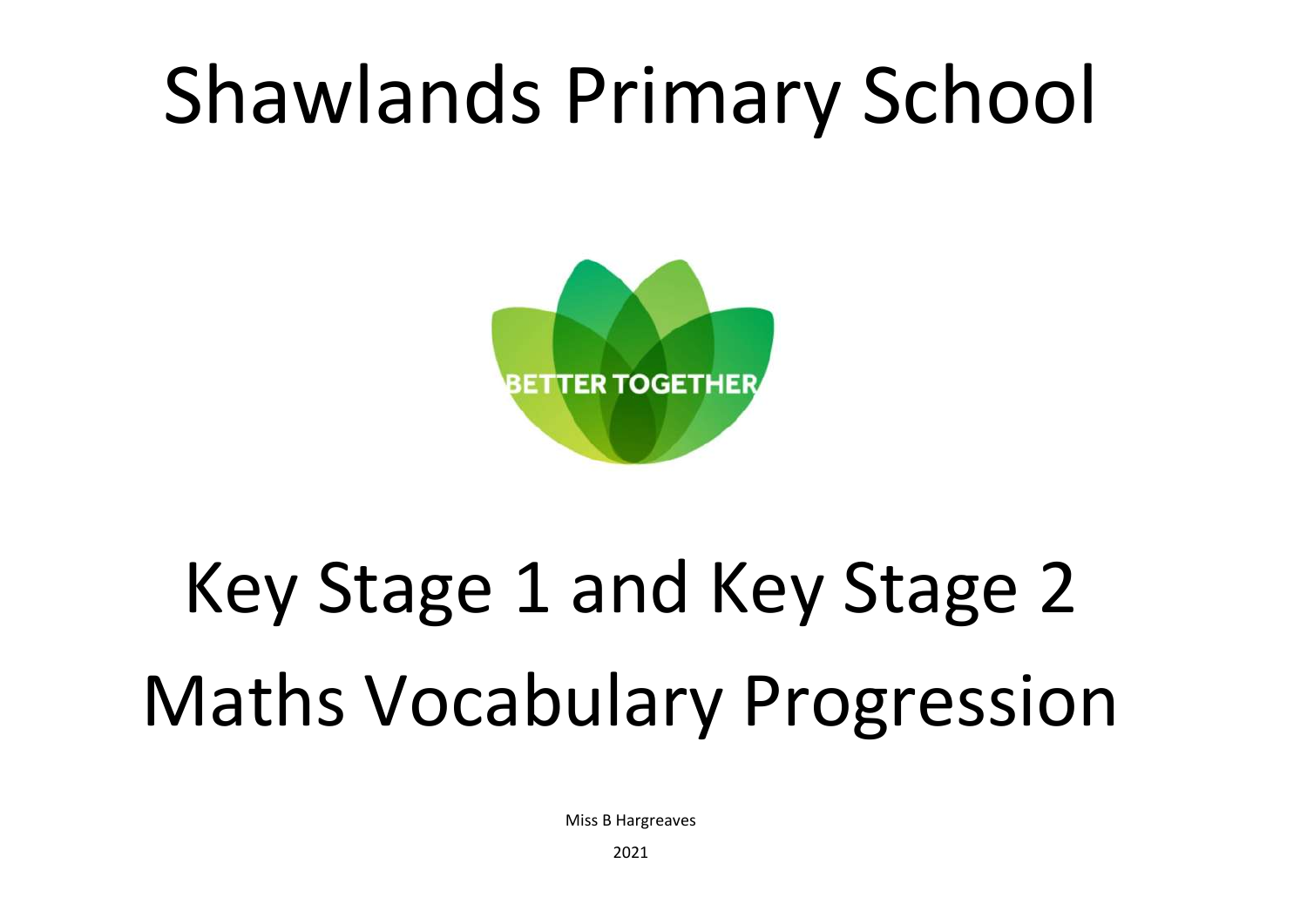| National                  | Year 1                                | Year 2                                       | Year 3                                          | Year 4                                                       | Year 5                         | Year 6                  |
|---------------------------|---------------------------------------|----------------------------------------------|-------------------------------------------------|--------------------------------------------------------------|--------------------------------|-------------------------|
| Curriculum                |                                       |                                              |                                                 |                                                              |                                |                         |
| Area                      |                                       |                                              |                                                 |                                                              |                                |                         |
|                           |                                       |                                              |                                                 |                                                              |                                |                         |
| Number and<br>Place Value | number<br>numeral                     | Previous year plus:                          | Previous years plus:                            | Previous years plus:                                         | Previous years plus:           | Previous years plus:    |
|                           | digit                                 | two hundred                                  | one thousand                                    | ten thousand, hundred thousand, million                      | factor pair                    | ten million             |
|                           | zero, one, two, three ,               | count in threes                              |                                                 |                                                              |                                | factorise               |
|                           | teens numbers, eleven, twelve         |                                              | Count in fours, eights, fifties and<br>hundreds | count in sixes, sevens, nines,<br>twenty-fives and thousands | $\ge$ greater than or equal to | prime factor            |
|                           | twenty, twenty-one, twenty-two        | tally                                        | factor of                                       | next, consecutive                                            | $\le$ less than or equal to    | ascending/descending or |
|                           | one hundred                           | sequence                                     | relationship                                    | Roman numerals                                               | Formula                        |                         |
|                           | none                                  | continue                                     |                                                 |                                                              | linear                         | digit total             |
|                           | how many ?                            | predict                                      | one hundred more                                | integer, positive, negative                                  | divisibility                   |                         |
|                           | count, count (up) to, count on (from, | rule                                         | one hundred less                                | above/below zero, minus                                      | square number                  |                         |
|                           | to), count back (from, to)            | > greater than                               |                                                 | negative numbers<br>round                                    | prime number                   |                         |
|                           | forwards                              | < less than                                  |                                                 |                                                              | ascending/descending order     |                         |
|                           | backwards                             | $=$ equal to                                 |                                                 | one thousand more                                            | Powers<br>Whole numbers        |                         |
|                           | count in ones, twos, fives, tens      | estimate<br>one-, two- or three-digit number |                                                 | one thousand less                                            |                                |                         |
|                           | equal to                              | place, place value                           |                                                 |                                                              |                                |                         |
|                           | equivalent to                         | stands for, represents                       |                                                 |                                                              |                                |                         |
|                           | is the same as                        | exchange                                     |                                                 |                                                              |                                |                         |
|                           | more, less                            | twenty-first, twenty-second  place<br>holder |                                                 |                                                              |                                |                         |
|                           |                                       |                                              |                                                 |                                                              |                                |                         |
|                           | most, least                           |                                              |                                                 |                                                              |                                |                         |
|                           | many                                  |                                              |                                                 |                                                              |                                |                         |
|                           | odd, even                             |                                              |                                                 |                                                              |                                |                         |
|                           | multiple of                           |                                              |                                                 |                                                              |                                |                         |
|                           | few                                   |                                              |                                                 |                                                              |                                |                         |
|                           | pattern                               |                                              |                                                 |                                                              |                                |                         |
|                           | pair                                  |                                              |                                                 |                                                              |                                |                         |
|                           | ones                                  |                                              |                                                 |                                                              |                                |                         |
|                           | tens                                  |                                              |                                                 |                                                              |                                |                         |
|                           | more, larger, bigger, greater         |                                              |                                                 |                                                              |                                |                         |
|                           | fewer, smaller, less                  |                                              |                                                 |                                                              |                                |                         |
|                           | fewest, smallest, least               |                                              |                                                 |                                                              |                                |                         |
|                           | most, biggest, largest, greatest      |                                              |                                                 |                                                              |                                |                         |
|                           | one more, ten more                    |                                              |                                                 |                                                              |                                |                         |
|                           | one less, ten less                    |                                              |                                                 |                                                              |                                |                         |
|                           | compare                               |                                              |                                                 |                                                              |                                |                         |
|                           | order                                 |                                              |                                                 |                                                              |                                |                         |
|                           | size                                  |                                              |                                                 |                                                              |                                |                         |
|                           | first, second, third twentieth        |                                              |                                                 |                                                              |                                |                         |
|                           | last                                  |                                              |                                                 |                                                              |                                |                         |
|                           |                                       |                                              |                                                 |                                                              |                                |                         |
|                           | before, after                         |                                              |                                                 |                                                              |                                |                         |
|                           | next                                  |                                              |                                                 |                                                              |                                |                         |
|                           | between                               |                                              |                                                 |                                                              |                                |                         |
|                           | half-way between                      |                                              |                                                 |                                                              |                                |                         |
|                           | above, below                          |                                              |                                                 |                                                              |                                |                         |
|                           | partition                             |                                              |                                                 |                                                              |                                |                         |
|                           |                                       |                                              |                                                 |                                                              |                                |                         |

|   | Year 6                     |
|---|----------------------------|
|   |                            |
|   | Previous years plus:       |
|   |                            |
|   | ten million                |
|   | factorise                  |
|   | prime factor               |
|   | ascending/descending order |
|   | digit total                |
|   |                            |
|   |                            |
| r |                            |
|   |                            |
|   |                            |
|   |                            |
|   |                            |
|   |                            |
|   |                            |
|   |                            |
|   |                            |
|   |                            |
|   |                            |
|   |                            |
|   |                            |
|   |                            |
|   |                            |
|   |                            |
|   |                            |
|   |                            |
|   |                            |
|   |                            |
|   |                            |
|   |                            |
|   |                            |
|   |                            |
|   |                            |
|   |                            |
|   |                            |
|   |                            |
|   |                            |
|   |                            |
|   |                            |
|   |                            |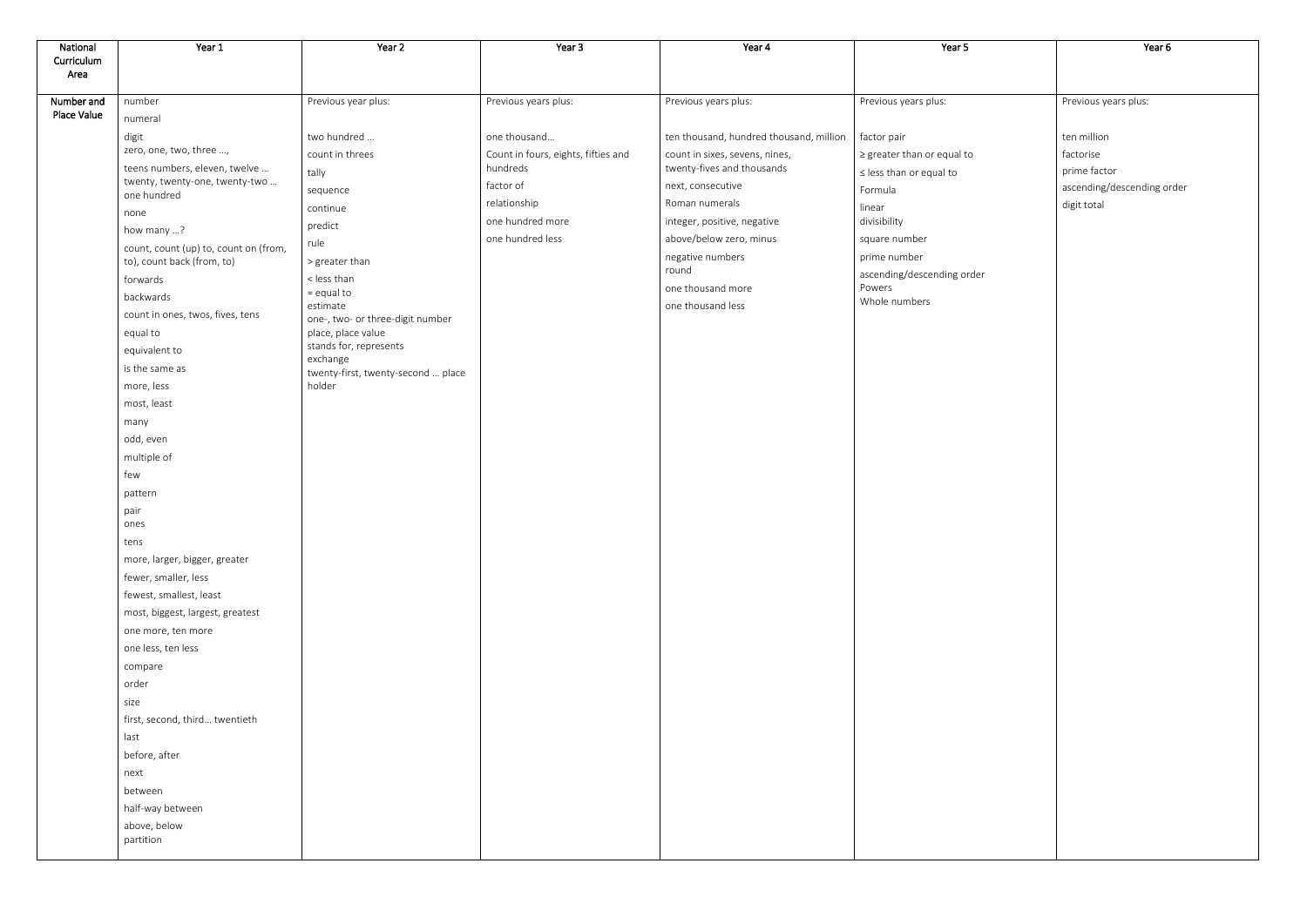| National<br>Curriculum<br>Area | Year 1                                                                                                                                                                                                                                                                                                                                                                                                                                                                                                                                                               | Year 2                                                                                                            | Year 3                                                                                                                                    | Year 4                                                       | Year 5                                              | Year 6                           |
|--------------------------------|----------------------------------------------------------------------------------------------------------------------------------------------------------------------------------------------------------------------------------------------------------------------------------------------------------------------------------------------------------------------------------------------------------------------------------------------------------------------------------------------------------------------------------------------------------------------|-------------------------------------------------------------------------------------------------------------------|-------------------------------------------------------------------------------------------------------------------------------------------|--------------------------------------------------------------|-----------------------------------------------------|----------------------------------|
| Addition and<br>Subtraction    | addition<br>add, more, and<br>make, sum, total<br>altogether / together / put together<br>Combine<br>Increase<br>take away / subtract / minus<br>difference / difference between<br>equals<br>is the same as<br>make<br>double<br>near double<br>half, halve<br>forwards / backwards<br>more than / less than<br>one more, two more  ten more<br>one less, two less ten less<br>how many more to make ?<br>how many more is  than ?<br>how many are left/left over? how<br>many have gone?<br>Number bonds<br>One digit<br>Two digit<br>Operations<br>Missing number | Previous year plus:<br>Fewer<br>Commutative<br>Inverse<br>Exchange<br>Crossing<br>Column<br>Equivalent / balances | Previous years plus:<br>near double<br>hundreds<br>one hundred more<br>number facts<br>tens boundary<br>estimate<br>formal written method | Previous years plus:<br>hundreds boundary<br>4 digit numbers | Previous years plus:<br>tenths boundary<br>rounding | Previous years plus:<br>Equation |
|                                |                                                                                                                                                                                                                                                                                                                                                                                                                                                                                                                                                                      |                                                                                                                   |                                                                                                                                           |                                                              |                                                     |                                  |

| Year 6               |
|----------------------|
|                      |
| Previous years plus: |
| Equation             |
|                      |
|                      |
|                      |
|                      |
|                      |
|                      |
|                      |
|                      |
|                      |
|                      |
|                      |
|                      |
|                      |
|                      |
|                      |
|                      |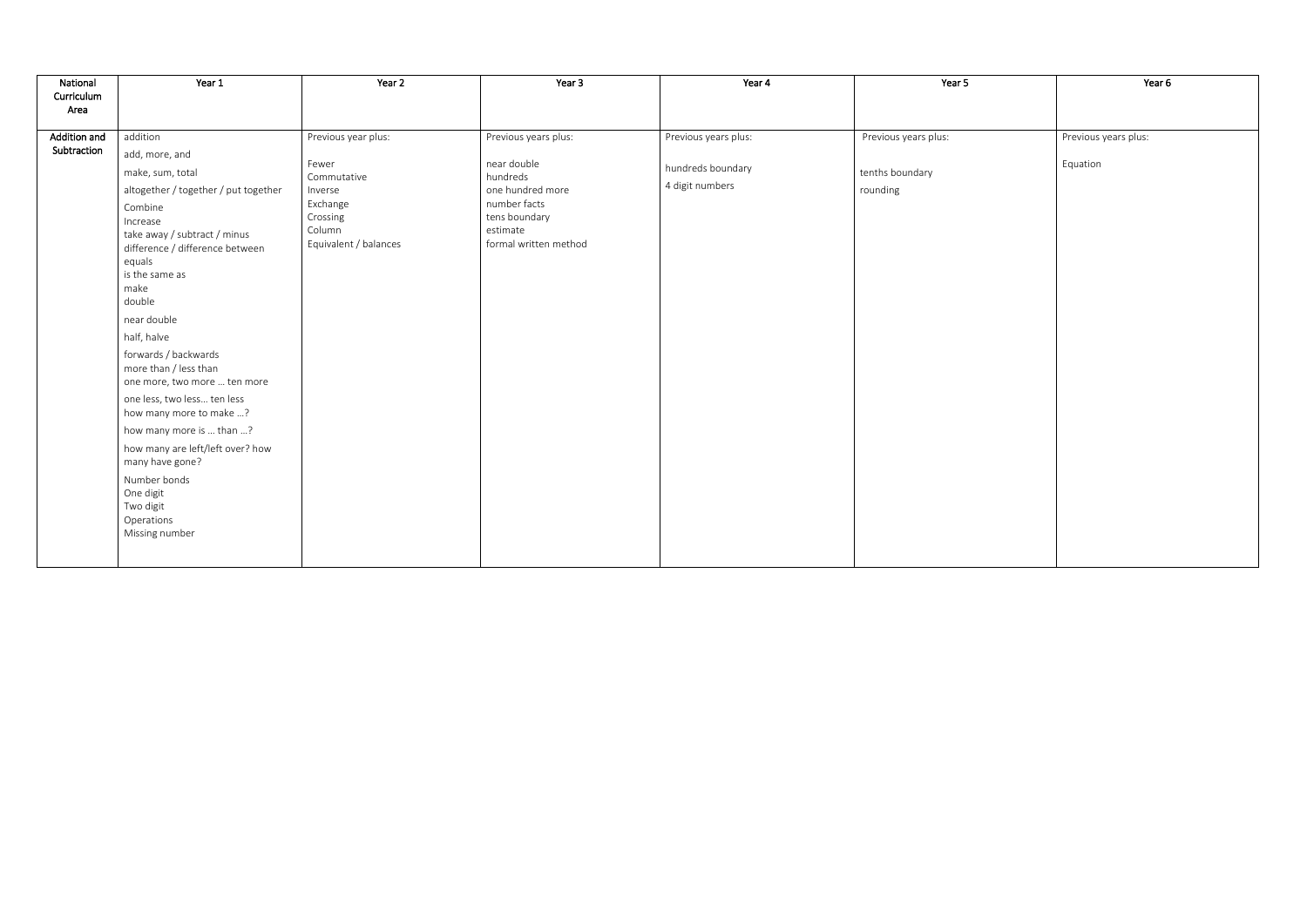| National       | Year 1                                  | Year 2                                | Year 3                                             | Year 4                    | Year 5                           | Year 6              |
|----------------|-----------------------------------------|---------------------------------------|----------------------------------------------------|---------------------------|----------------------------------|---------------------|
| Curriculum     |                                         |                                       |                                                    |                           |                                  |                     |
| Area           |                                         |                                       |                                                    |                           |                                  |                     |
| Multiplication | multiplication                          | 3s                                    | 4s, 8s                                             | 6s, 7s, 9s, 11s, 12s      | long multiplication              | Order of operations |
| and Division   | multiply                                | groups of / multiple of               | multiples of 50 and 100                            | Factor pairs              | factor pairs                     | Common factors      |
|                | multiplied by                           | times                                 | factor                                             | square, squared           | composite number<br>prime number | Common multiples    |
|                | multiple                                | once, twice, three times  ten times   | product                                            | cube, cubed               | prime factors                    |                     |
|                | 2s, 5s, 10s                             | repeated addition                     | remainder                                          | distributive law          | square number                    |                     |
|                | forwards                                | division                              | one each, two each, three each  ten                | scaling<br>correspondence | square root<br>cubed number      |                     |
|                | backwards<br>division                   | dividing, divide, divided by, divided | each                                               |                           | formal written method            |                     |
|                | dividing                                | into                                  | group in pairs, threes  tens                       |                           |                                  |                     |
|                | grouping                                | inverse                               | Divisor                                            |                           |                                  |                     |
|                | sharing, share, share equally one each, | left, left over                       | Short multiplication / division<br>expanded method |                           |                                  |                     |
|                | two each, three each  ten each          | group in pairs, threes  tens          | Chunking                                           |                           |                                  |                     |
|                | doubling                                | equal groups of                       |                                                    |                           |                                  |                     |
|                | halving                                 | doubling                              |                                                    |                           |                                  |                     |
|                | array                                   | halving                               |                                                    |                           |                                  |                     |
|                | number patterns                         | array                                 |                                                    |                           |                                  |                     |
|                |                                         | row, column                           |                                                    |                           |                                  |                     |
|                |                                         |                                       |                                                    |                           |                                  |                     |
|                |                                         |                                       |                                                    |                           |                                  |                     |
|                |                                         |                                       |                                                    |                           |                                  |                     |
|                |                                         |                                       |                                                    |                           |                                  |                     |
|                |                                         |                                       |                                                    |                           |                                  |                     |
|                |                                         |                                       |                                                    |                           |                                  |                     |
|                |                                         |                                       |                                                    |                           |                                  |                     |
|                |                                         |                                       |                                                    |                           |                                  |                     |
|                |                                         |                                       |                                                    |                           |                                  |                     |
|                |                                         |                                       |                                                    |                           |                                  |                     |
|                |                                         |                                       |                                                    |                           |                                  |                     |
|                |                                         |                                       |                                                    |                           |                                  |                     |
|                |                                         |                                       |                                                    |                           |                                  |                     |
|                |                                         |                                       |                                                    |                           |                                  |                     |
|                |                                         |                                       |                                                    |                           |                                  |                     |
|                |                                         |                                       |                                                    |                           |                                  |                     |
|                |                                         |                                       |                                                    |                           |                                  |                     |
|                |                                         |                                       |                                                    |                           |                                  |                     |
|                |                                         |                                       |                                                    |                           |                                  |                     |
|                |                                         |                                       |                                                    |                           |                                  |                     |
|                |                                         |                                       |                                                    |                           |                                  |                     |
|                |                                         |                                       |                                                    |                           |                                  |                     |
|                |                                         |                                       |                                                    |                           |                                  |                     |

| Year 6              |
|---------------------|
|                     |
|                     |
|                     |
| Order of operations |
| Common factors      |
| Common multiples    |
|                     |
|                     |
|                     |
|                     |
|                     |
|                     |
|                     |
|                     |
|                     |
|                     |
|                     |
|                     |
|                     |
|                     |
|                     |
|                     |
|                     |
|                     |
|                     |
|                     |
|                     |
|                     |
|                     |
|                     |
|                     |
|                     |
|                     |
|                     |
|                     |
|                     |
|                     |
|                     |
|                     |
|                     |
|                     |
|                     |
|                     |
|                     |
|                     |
|                     |
|                     |
|                     |
|                     |
|                     |
|                     |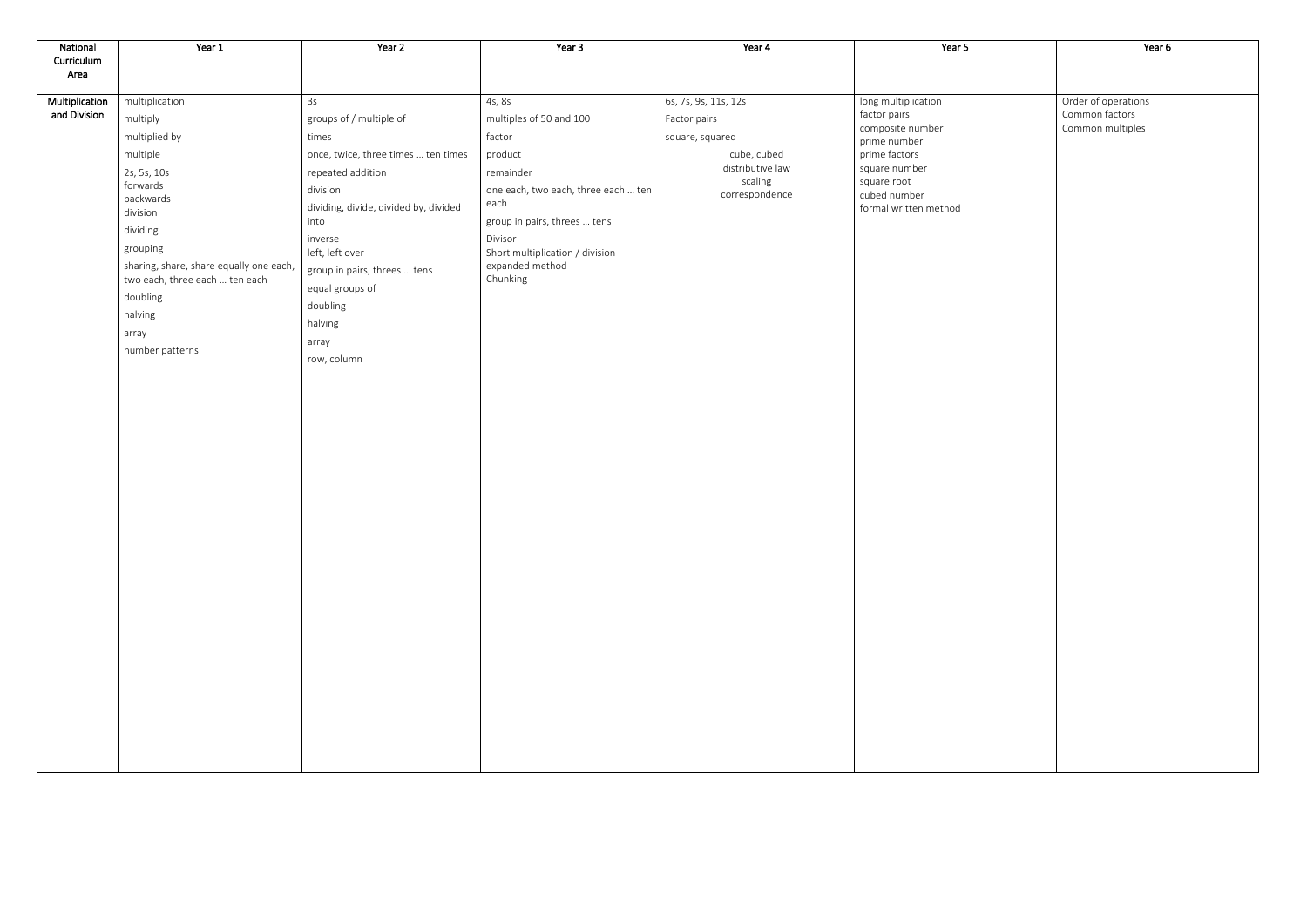| National           | Year 1                              | Year 2                       | Year 3                            | Year 4                                             | Year 5                               | (Year 6                                                    |
|--------------------|-------------------------------------|------------------------------|-----------------------------------|----------------------------------------------------|--------------------------------------|------------------------------------------------------------|
| Curriculum<br>Area |                                     |                              |                                   | (including decimals)                               | (including decimals and percentages) | (including decimals, percentages, ratio and<br>proportion) |
| Fractions          | fraction                            | Previous year plus:          | Previous years plus:              | Previous years plus:                               | Previous years plus:                 | Previous years plus:                                       |
|                    | equal part                          |                              |                                   |                                                    |                                      |                                                            |
|                    | equal grouping                      | equivalent fraction          | mixed number                      | hundredths                                         | proper/improper fraction             | Common factors                                             |
|                    | equal sharing                       | numerator, denominator       | sixths, sevenths, eighths, tenths | decimal                                            | mixed number                         | ratio                                                      |
|                    | parts of a whole                    | two halves                   | unit fractions<br>non-fractions   | decimal fraction                                   | reduced to, cancel                   | Degree of accuracy                                         |
|                    | half                                | two quarters, three quarters | compare                           | decimal point                                      | thousandths                          | Simplify<br>% of quantities                                |
|                    | one of two equal parts              | one third, two thirds        | order                             | decimal place                                      | proportion, in every, for every      |                                                            |
|                    | quarter                             | one of three equal parts     | bisect                            | decimal equivalent                                 | percentage, per cent, %              |                                                            |
|                    | one of four equal parts<br>quantity |                              |                                   | round<br>proportion<br>common equivalent fractions |                                      |                                                            |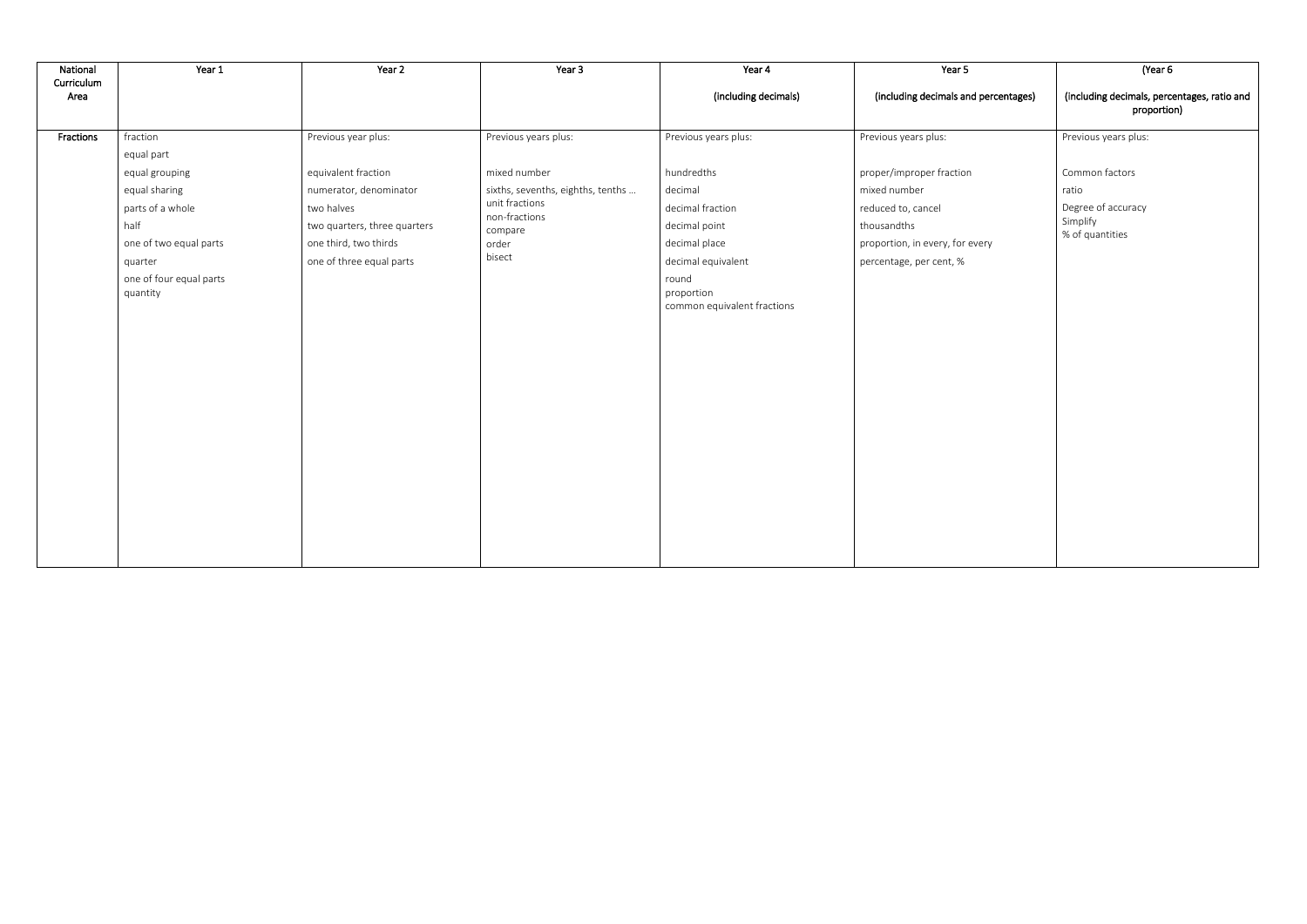| National           | Year 1                                      | Year 2                            | Year 3                                                     | Year 4                  | Year 5                                        | (Year 6                                     |
|--------------------|---------------------------------------------|-----------------------------------|------------------------------------------------------------|-------------------------|-----------------------------------------------|---------------------------------------------|
| Curriculum<br>Area |                                             |                                   |                                                            | (including decimals)    | (including decimals and percentages)          | (including decimals, percentages, ratio and |
|                    |                                             |                                   |                                                            |                         |                                               | proportion)                                 |
| Measurement        | measure                                     | Previous year plus:               | Previous years plus:                                       | Previous years plus:    | Previous years plus:                          | Previous years plus:                        |
|                    | measurement                                 |                                   | division                                                   |                         |                                               |                                             |
|                    | size                                        | measuring scale                   | approximately                                              | unit, standard unit     | imperial unit                                 |                                             |
|                    | compare                                     |                                   |                                                            | metric unit             |                                               |                                             |
|                    | guess, estimate                             |                                   |                                                            |                         |                                               |                                             |
|                    | enough, not enough                          |                                   |                                                            |                         |                                               |                                             |
|                    | too much, too little                        |                                   |                                                            |                         |                                               |                                             |
|                    | too many, too few                           |                                   |                                                            |                         |                                               |                                             |
|                    | nearly, close to, about the same as         |                                   |                                                            |                         |                                               |                                             |
|                    | roughly                                     |                                   |                                                            |                         |                                               |                                             |
|                    | just over, just under                       |                                   |                                                            |                         |                                               |                                             |
|                    |                                             | Length                            | Length                                                     | Length                  | Length                                        | Length                                      |
|                    | Length                                      | further, furthest                 | millimetre, kilometre, mile<br>distance apart  between  to | breadth<br>edge         | square metre (m2), square millimetre<br>(mm2) | yard, foot, feet, inch, inches              |
|                    | centimetre, metre                           | tape measure                      | from                                                       | area, covers            |                                               | circumference                               |
|                    | length, height, width, depth                |                                   | perimeter                                                  | square centimetre (cm2) |                                               |                                             |
|                    | long, short, tall                           |                                   |                                                            |                         |                                               |                                             |
|                    | high, low                                   |                                   |                                                            |                         |                                               |                                             |
|                    | wide, narrow                                |                                   |                                                            |                         |                                               |                                             |
|                    | thick, thin                                 |                                   |                                                            |                         |                                               |                                             |
|                    | longer, shorter, taller, higher             |                                   |                                                            |                         |                                               |                                             |
|                    | longest, shortest, tallest, highest         |                                   |                                                            |                         |                                               |                                             |
|                    | far, near, close                            |                                   |                                                            |                         |                                               |                                             |
|                    | ruler                                       |                                   |                                                            |                         |                                               |                                             |
|                    | metre stick                                 |                                   |                                                            | Weight                  | Weight                                        | Weight                                      |
|                    |                                             | Weight                            | Weight                                                     |                         | Pound, ounce, pint                            |                                             |
|                    | Weight<br>mass: big, bigger, small, smaller | half kilogram, gram               |                                                            |                         |                                               |                                             |
|                    | gram / kilogram,                            |                                   |                                                            |                         |                                               |                                             |
|                    | weigh, weighs, balances                     |                                   |                                                            |                         |                                               |                                             |
|                    | heavy, light                                |                                   |                                                            |                         |                                               |                                             |
|                    | heavier than, lighter than                  |                                   |                                                            |                         |                                               |                                             |
|                    | heaviest, lightest                          |                                   |                                                            |                         |                                               |                                             |
|                    | scales                                      |                                   | Capacity and volume                                        | Capacity and volume     | Capacity and volume                           | Capacity and volume                         |
|                    | Capacity and volume                         | Capacity and volume<br>Half litre | Millilitre                                                 |                         | pint, gallon                                  | cubic centimetres(cm3), cubic metres        |
|                    | litre                                       |                                   | Measuring cylinder                                         |                         |                                               | (m3), cubic millimetres (mm3), cubic        |
|                    | capacity                                    |                                   |                                                            |                         |                                               | kilometres (km3)                            |
|                    | volume<br>full                              |                                   |                                                            |                         |                                               |                                             |
|                    | empty                                       |                                   |                                                            |                         |                                               |                                             |
|                    | more than<br>less than                      |                                   |                                                            |                         |                                               |                                             |
|                    | half full                                   |                                   |                                                            |                         |                                               |                                             |
|                    | quarter full                                |                                   |                                                            |                         |                                               |                                             |
|                    | holds                                       |                                   |                                                            |                         |                                               |                                             |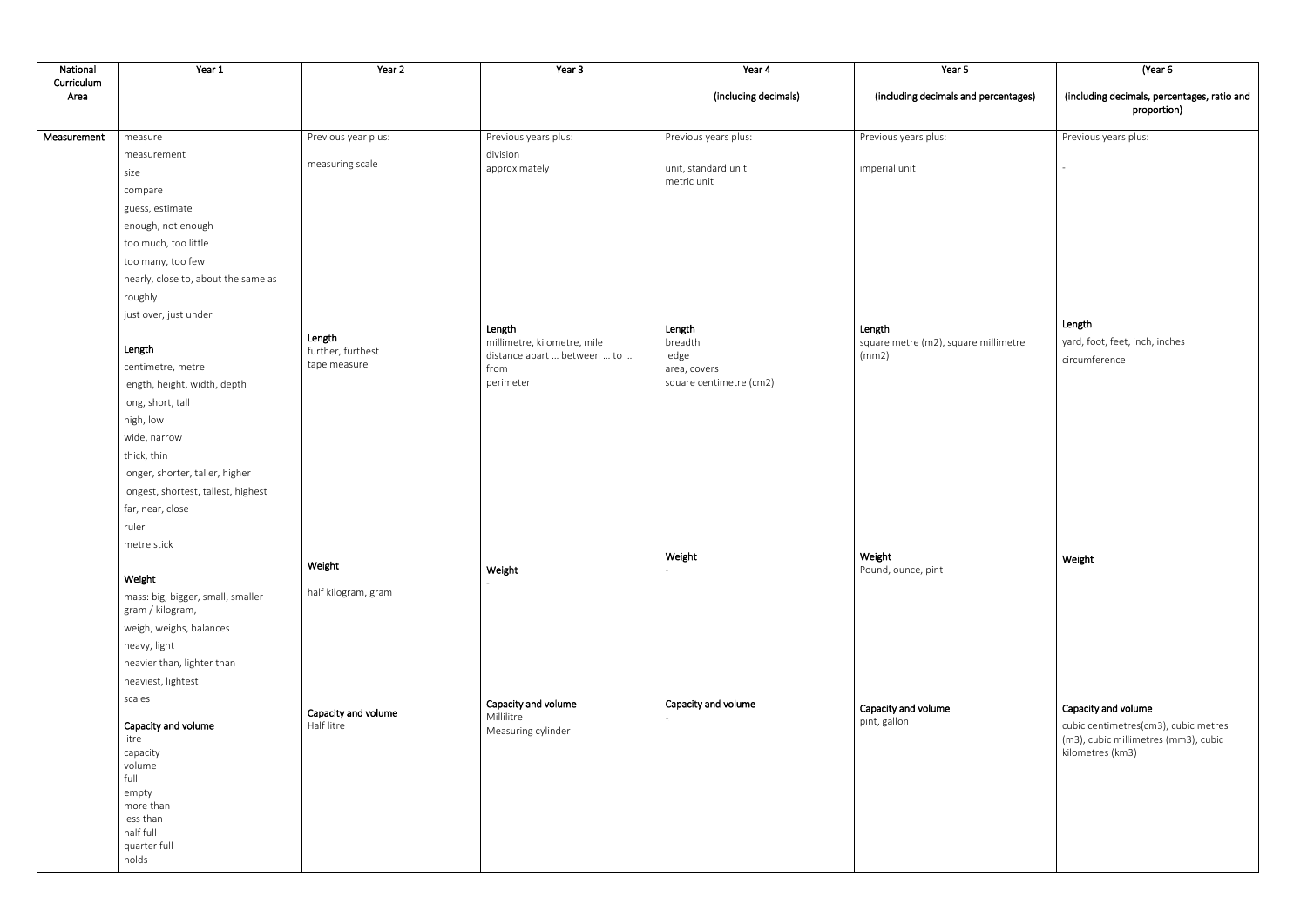| container                                                                  |                                     |                                   |                                   | Temperature |
|----------------------------------------------------------------------------|-------------------------------------|-----------------------------------|-----------------------------------|-------------|
|                                                                            | Temperature                         | Temperature                       | Temperature                       |             |
|                                                                            | temperature                         | Centigrade                        |                                   |             |
|                                                                            | degree                              |                                   |                                   |             |
|                                                                            |                                     |                                   |                                   |             |
|                                                                            |                                     |                                   |                                   |             |
|                                                                            | Time                                | Time                              |                                   | Time        |
| <b>Time</b>                                                                | Earliest, latest                    | 5, 10, 15  minutes past           | Time                              |             |
| time                                                                       | fortnight,                          | a.m., p.m.                        | leap year, century, millennium    |             |
| days of the week, Monday, Tuesday<br>months of the year (January, February | calendar                            | hour hand, minute hand            | date of birth                     |             |
| $\ldots$                                                                   | quarter past,                       | hours, minutes, seconds           | now, soon, early, late, earliest, |             |
| seasons: spring, summer, autumn,                                           | quarter to                          |                                   |                                   |             |
| winter                                                                     | 5, 10, 15  minutes past             | 12-hour clock time, 24-hour clock | timetable, arrive, depart         |             |
| day, week, weekend, month, year                                            | digital/analogue clock/watch, timer | time<br>roman numerals            |                                   |             |
| birthday, holiday                                                          | seconds                             | noon, midnight                    |                                   |             |
| morning, afternoon, evening, night                                         |                                     |                                   |                                   |             |
| bedtime, dinner time, playtime                                             |                                     |                                   |                                   |             |
| today, yesterday, tomorrow                                                 |                                     |                                   |                                   |             |
| before, after                                                              |                                     |                                   |                                   |             |
| earlier, later                                                             |                                     |                                   |                                   |             |
| next, first, last                                                          |                                     |                                   |                                   |             |
| midnight                                                                   |                                     |                                   |                                   |             |
| date                                                                       |                                     |                                   |                                   |             |
| now, soon, early, late                                                     |                                     |                                   |                                   |             |
| quick, quicker, quickest, quickly                                          |                                     |                                   |                                   |             |
| slow, slower, slowest, slowly                                              |                                     |                                   |                                   |             |
| old, older, oldest                                                         |                                     |                                   |                                   |             |
| new, newer, newest<br>takes longer, takes less time                        |                                     |                                   |                                   |             |
| how long ago?                                                              |                                     |                                   |                                   |             |
| how long will it be to ?                                                   |                                     |                                   |                                   |             |
| how long will it take to ?                                                 |                                     |                                   |                                   |             |
| how often?                                                                 |                                     |                                   |                                   |             |
| always, never, often, sometimes                                            |                                     |                                   |                                   |             |
| usually                                                                    |                                     |                                   |                                   |             |
| once, twice                                                                |                                     |                                   |                                   |             |
| hour, o'clock, half past                                                   |                                     |                                   |                                   |             |
| clock, clock face, watch, hands                                            |                                     |                                   |                                   |             |
| hour hand, minute hand                                                     |                                     |                                   |                                   |             |
| hours, minutes                                                             |                                     |                                   |                                   |             |
|                                                                            |                                     | Money                             |                                   |             |
| Money                                                                      | Money                               |                                   | Money                             |             |
| money<br>coin                                                              |                                     |                                   |                                   | Money       |
| penny, pence, pound                                                        |                                     |                                   |                                   |             |
| price, cost                                                                |                                     |                                   |                                   | discount    |
| buy, sell                                                                  |                                     |                                   |                                   | currency    |
| spend, spent                                                               |                                     |                                   |                                   |             |
| pay                                                                        |                                     |                                   |                                   |             |
| change                                                                     |                                     |                                   |                                   |             |
| dear, costs more                                                           |                                     |                                   |                                   |             |
| cheap, costs less, cheaper                                                 |                                     |                                   |                                   |             |
| costs the same as                                                          |                                     |                                   |                                   |             |
| how much ?                                                                 |                                     |                                   |                                   |             |
| how many ?                                                                 |                                     |                                   |                                   |             |
| total                                                                      |                                     |                                   |                                   |             |

## **Temperature**

-

### Time

Greenwich Mean Time, British Summer Time, International Date Line

### Money

profit, loss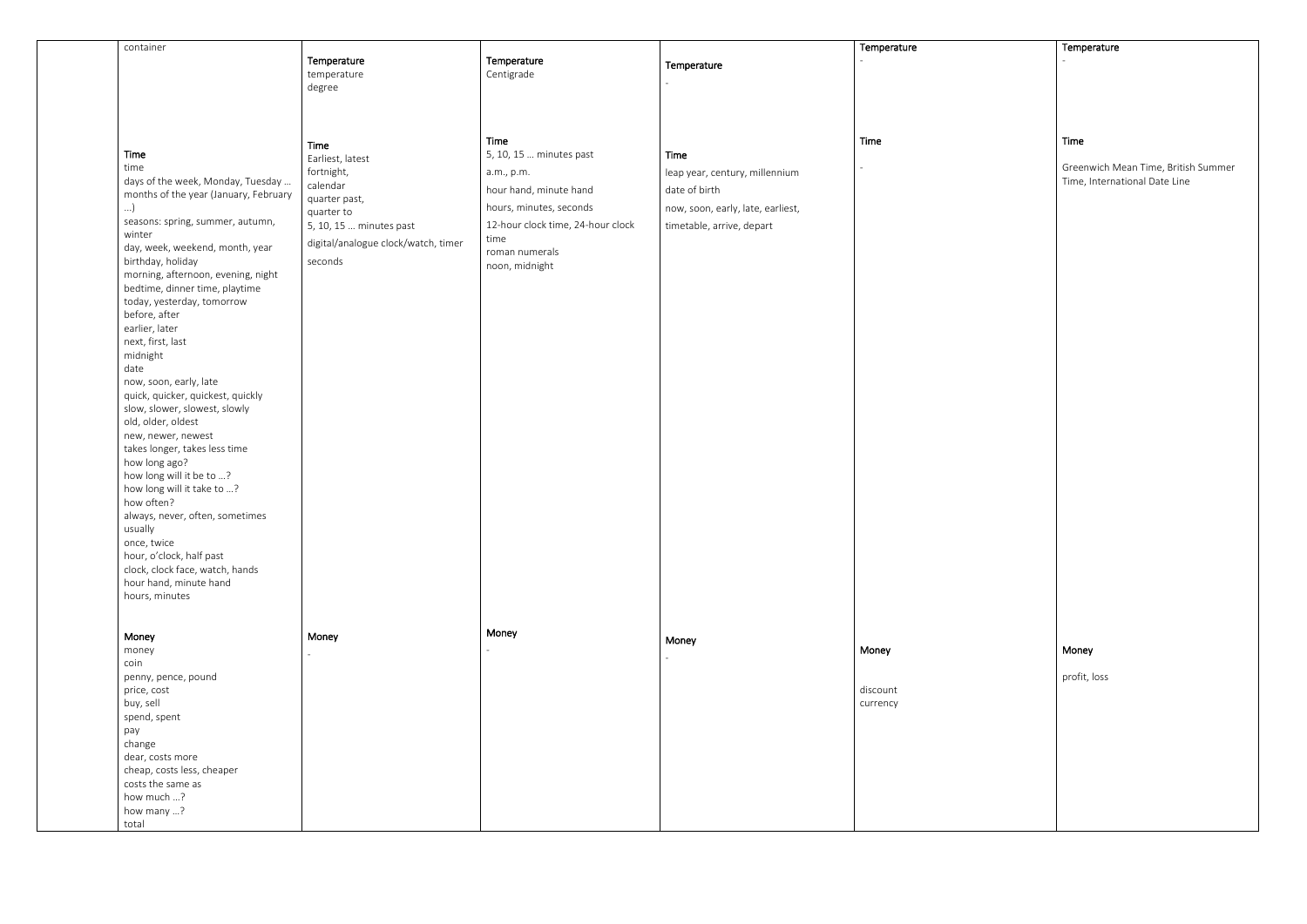| National           | Year 1                                    | Year 2                                                | Year 3                                                    | Year 4                                                | Year 5                                                 | (Year 6                                        |
|--------------------|-------------------------------------------|-------------------------------------------------------|-----------------------------------------------------------|-------------------------------------------------------|--------------------------------------------------------|------------------------------------------------|
| Curriculum<br>Area |                                           |                                                       |                                                           | (including decimals)                                  | (including decimals and percentages)                   | (including decimals, percentages, ratio and    |
|                    |                                           |                                                       |                                                           |                                                       |                                                        | proportion)                                    |
| Geometry           | Properties of shape                       | Previous year plus:                                   | Previous years plus:                                      | Previous years plus:                                  | Previous years plus:                                   | Previous years plus:                           |
|                    | shape, pattern                            |                                                       |                                                           |                                                       |                                                        |                                                |
|                    | flat                                      | Properties of shape                                   | Properties of shape                                       | Properties of shape                                   | Properties of shape                                    | Properties of shape                            |
|                    | curved, straight                          | Symmetry, symmetrical, symmetrical                    | perimeter                                                 | construct,                                            | Reflex angles, dimensions                              | radius, diameter                               |
|                    | round                                     | pattern quadrilateral<br>pentagon                     | surface<br>line symmetry                                  | centre                                                | Regular, irregular, polygons, Composite<br>rectilinear | circumference, concentric, arc                 |
|                    | hollow, solid                             | hexagon                                               | rectangular                                               | angle, right-angled                                   |                                                        | net, open, closed<br>congruent                 |
|                    | sort                                      | octagon                                               | circular                                                  | reflect, reflection                                   |                                                        | intersecting, intersection                     |
|                    | make, build, draw                         | face, edge, vertex, vertices<br>surface               | triangular<br>pentagonal                                  | regular, irregular                                    |                                                        | plane<br>axis of symmetry, reflective symmetry |
|                    | size                                      | base, square-based                                    | hexagonal                                                 | equilateral triangle, isosceles triangle,             |                                                        | x-axis, y-axis, quadrant                       |
|                    | bigger, larger, smaller                   | size                                                  | octagonal                                                 | scalene triangle<br>parallelogram, rhombus, trapezium |                                                        | octahedron                                     |
|                    | pattern, repeating pattern                | prism, triangular prism                               | horizontal, vertical, diagonal<br>parallel, perpendicular | polygon                                               |                                                        | dodecahedron<br>net, open, closed              |
|                    | match<br>2-D shape                        |                                                       |                                                           | tetrahedron, polyhedron                               |                                                        |                                                |
|                    | corner, side                              |                                                       |                                                           |                                                       |                                                        |                                                |
|                    | point, pointed                            |                                                       |                                                           |                                                       |                                                        |                                                |
|                    | rectangle (including square)<br>circle    |                                                       |                                                           |                                                       |                                                        |                                                |
|                    | triangle                                  |                                                       |                                                           |                                                       |                                                        |                                                |
|                    | 3-D shape<br>cube, cuboid                 |                                                       |                                                           |                                                       |                                                        |                                                |
|                    | pyramid                                   |                                                       |                                                           |                                                       |                                                        |                                                |
|                    | sphere                                    |                                                       |                                                           |                                                       |                                                        |                                                |
|                    | cone<br>cylinder                          |                                                       |                                                           |                                                       |                                                        |                                                |
|                    |                                           |                                                       |                                                           |                                                       |                                                        |                                                |
|                    | Position and direction                    |                                                       | Position and direction                                    | Position and direction                                | Position and direction                                 | Position and direction                         |
|                    | position                                  | Position and direction                                | horizontal, vertical, diagonal                            | Coordinates, translation - left, right,               |                                                        | Four quadrants                                 |
|                    | over, under, underneath                   | Route                                                 | angle  is a greater/smaller angle                         | quadrant, x-axis, y-axis                              | Adjacent                                               |                                                |
|                    | above, below<br>top, bottom, side         | quarter turn, three-quarter turn                      | than<br>acute angle                                       | north-east, north-west, south-east,                   | Angles at a point                                      |                                                |
|                    | on, in                                    | right angle                                           | obtuse angle                                              | south-west, NE, NW, SE, SW                            |                                                        |                                                |
|                    | outside, inside<br>around                 | route                                                 |                                                           | translate, translation<br>rotate, rotation            |                                                        |                                                |
|                    | in front, behind                          | clockwise, anticlockwise                              |                                                           | degree                                                |                                                        |                                                |
|                    | front, back<br>beside, next to            | compass point<br>north, south, east, west, N, S, E, W |                                                           | reflection                                            |                                                        |                                                |
|                    | opposite                                  |                                                       |                                                           | ruler, set square                                     |                                                        |                                                |
|                    | apart                                     |                                                       |                                                           | angle measurer, compass                               |                                                        |                                                |
|                    | between<br>middle, edge                   |                                                       |                                                           |                                                       |                                                        |                                                |
|                    | centre                                    |                                                       |                                                           |                                                       |                                                        |                                                |
|                    | corner<br>direction                       |                                                       |                                                           |                                                       |                                                        |                                                |
|                    | journey                                   |                                                       |                                                           |                                                       |                                                        |                                                |
|                    | left, right                               |                                                       |                                                           |                                                       |                                                        |                                                |
|                    | up, down<br>forwards, backwards, sideways |                                                       |                                                           |                                                       |                                                        |                                                |
|                    | across                                    |                                                       |                                                           |                                                       |                                                        |                                                |
|                    | next to, close, near, far                 |                                                       |                                                           |                                                       |                                                        |                                                |
|                    | along                                     |                                                       |                                                           |                                                       |                                                        |                                                |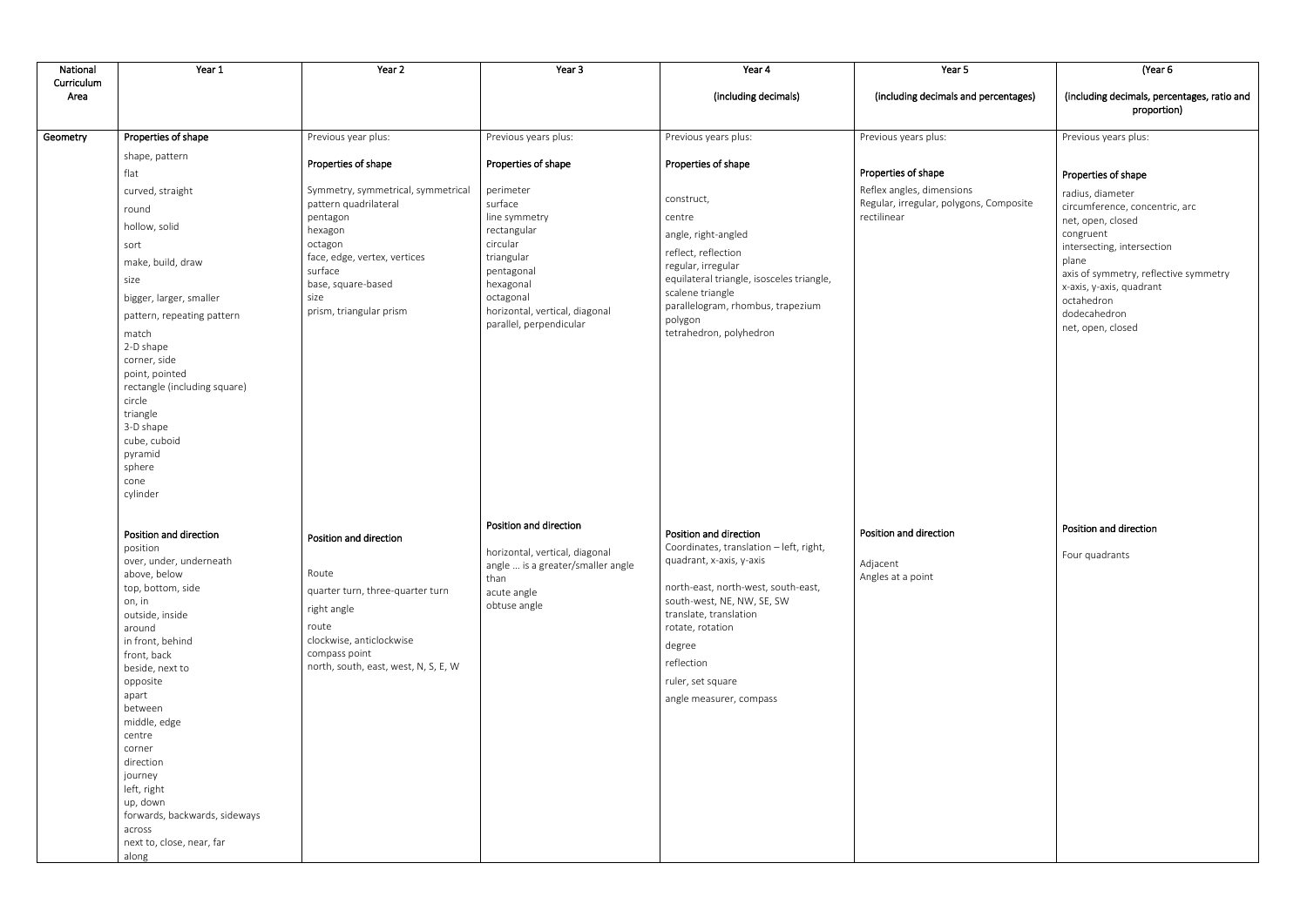| through                      |  |  |  |
|------------------------------|--|--|--|
| to, from, towards, away from |  |  |  |
| movement                     |  |  |  |
| slide                        |  |  |  |
| roll                         |  |  |  |
| turn                         |  |  |  |
| stretch, bend                |  |  |  |
| whole turn, half turn        |  |  |  |
| straight line                |  |  |  |
|                              |  |  |  |
|                              |  |  |  |
|                              |  |  |  |
|                              |  |  |  |
|                              |  |  |  |
|                              |  |  |  |
|                              |  |  |  |
|                              |  |  |  |
|                              |  |  |  |
|                              |  |  |  |

| National           | Year 1            | Year 2                        | Year 3                            | Year 4                      | Year 5                               | (Year 6                                                    |
|--------------------|-------------------|-------------------------------|-----------------------------------|-----------------------------|--------------------------------------|------------------------------------------------------------|
| Curriculum<br>Area |                   |                               |                                   | (including decimals)        | (including decimals and percentages) | (including decimals, percentages, ratio and<br>proportion) |
| <b>Statistics</b>  | count, sort, vote | Previous year plus:           | Previous years plus:              | Previous years plus:        | Previous years plus:                 | Previous years plus:                                       |
|                    | group, set        | tally, sort, vote             | chart, bar chart, frequency table | survey, questionnaire, data | database                             | pie chart                                                  |
|                    | list, table       | graph, block graph, pictogram | Carroll diagram, Venn diagram     |                             | represent                            | mean (mode, median, range as estimates                     |
|                    |                   | represent                     | axis, axes                        |                             | bar line chart                       | for this)                                                  |
|                    |                   | label, title                  | diagram                           |                             | maximum/minimum value                | statistics, distribution                                   |
|                    |                   | most popular, most common     |                                   |                             | outcome                              |                                                            |
|                    |                   | least popular, least common   |                                   |                             |                                      |                                                            |
|                    |                   |                               |                                   |                             |                                      |                                                            |

| National<br>Curriculum<br>Area | Year 1 | Year 2 | Year 3 | Year 4<br>(including decimals) | Year 5<br>(including decimals and percentages) | (Year 6<br>(including decimals, percentages, ratio and<br>proportion)                                             |
|--------------------------------|--------|--------|--------|--------------------------------|------------------------------------------------|-------------------------------------------------------------------------------------------------------------------|
| Alegbra                        | ΝA     | NA     | NA     | <b>NA</b>                      | <b>NA</b>                                      | Linear number sequence<br>Substitute<br>Variables<br>Symbol<br>known values<br>formula, formulae<br>algebraically |